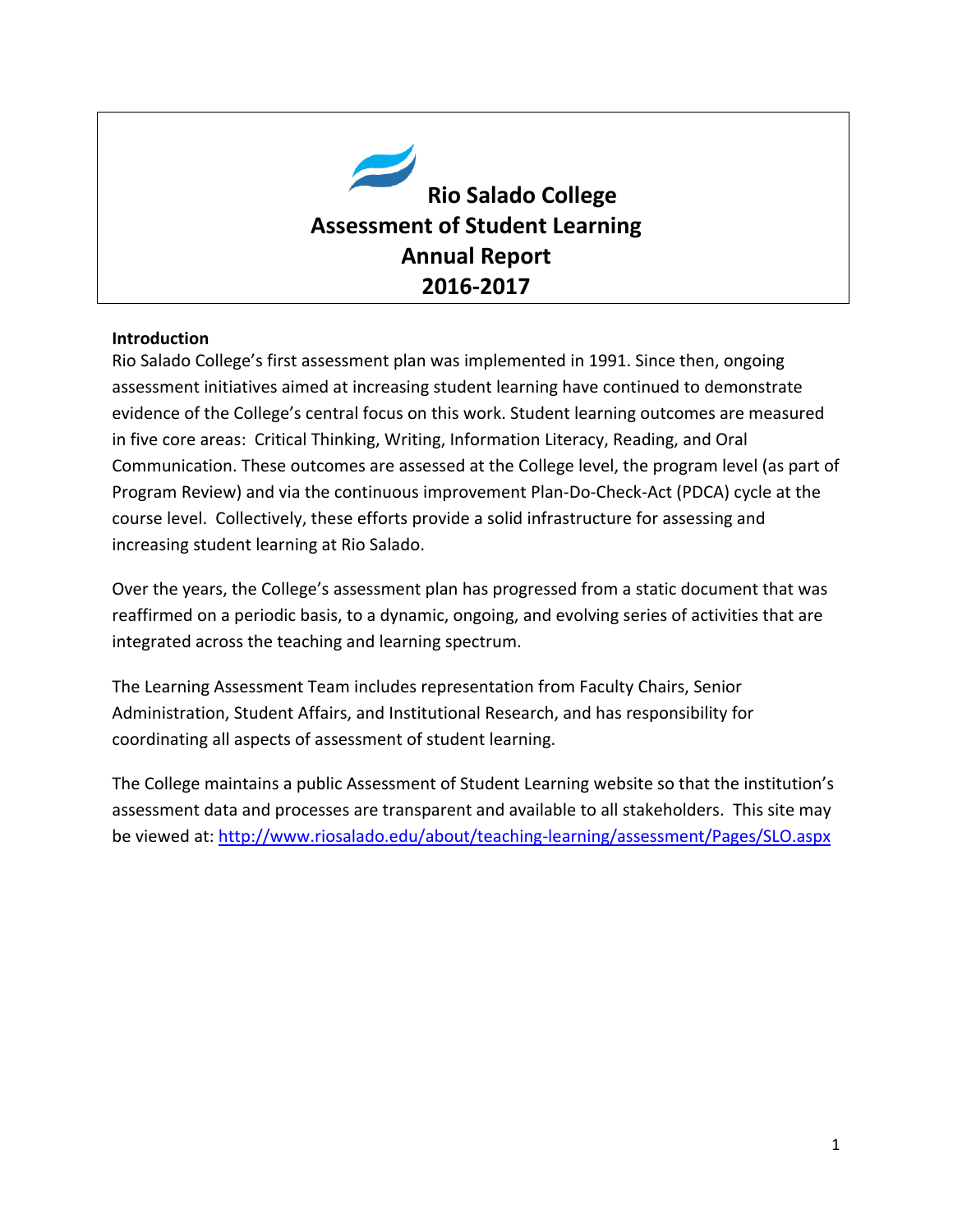### **Overview**

In AY2016-17, Rio applied for and received the Excellence in Assessment designation from the National Institute of Learning Outcomes Assessment (NILOA). This award reflects the great work that takes place at many levels throughout the college and includes residential faculty, adjunct faculty, administrators and researchers. The award is also indicative of a fullyintegrated approach to assessment from the program to the course to the assessment level.

The ETS Proficiency Profile was administered to a cohort of graduates in AY2016-17. Graduates who completed the online abbreviated form performed well in comparison to a national comparative cohort. They also performed better in the areas of Critical Thinking, Writing and Mathematics than Rio students who took the test in prior years.

Program review is continuing as scheduled, with additional closed programs being added to the schedule beginning in AY2017-18. Assessment work to improve both instruction and assessment has been ongoing throughout the year, utilizing results from the Assessment Data Display. Additional efforts are planned to focus on assessment results of students with developmental needs.

# **Student Learning Outcomes Work**

Rio Salado College is committed to the assessment and improvement of the following Collegewide Student Learning Outcomes:

- **Critical Thinking**
- **Writing**
- **•** Reading
- **Information Literacy**
- **Oral Communication**

Assessment work focusing on two of these outcomes is detailed below.

#### **Reading**

In January 2017, four contextualized reading courses were added to the course offerings in the Rio Salado Reading and ESL department. The goal of these courses is to improve student comprehension and understanding of specific subject area content. Reading skills and strategies are taught using college level materials in various content areas that are meaningful and relevant to student's academic goals and areas of interest. The courses are: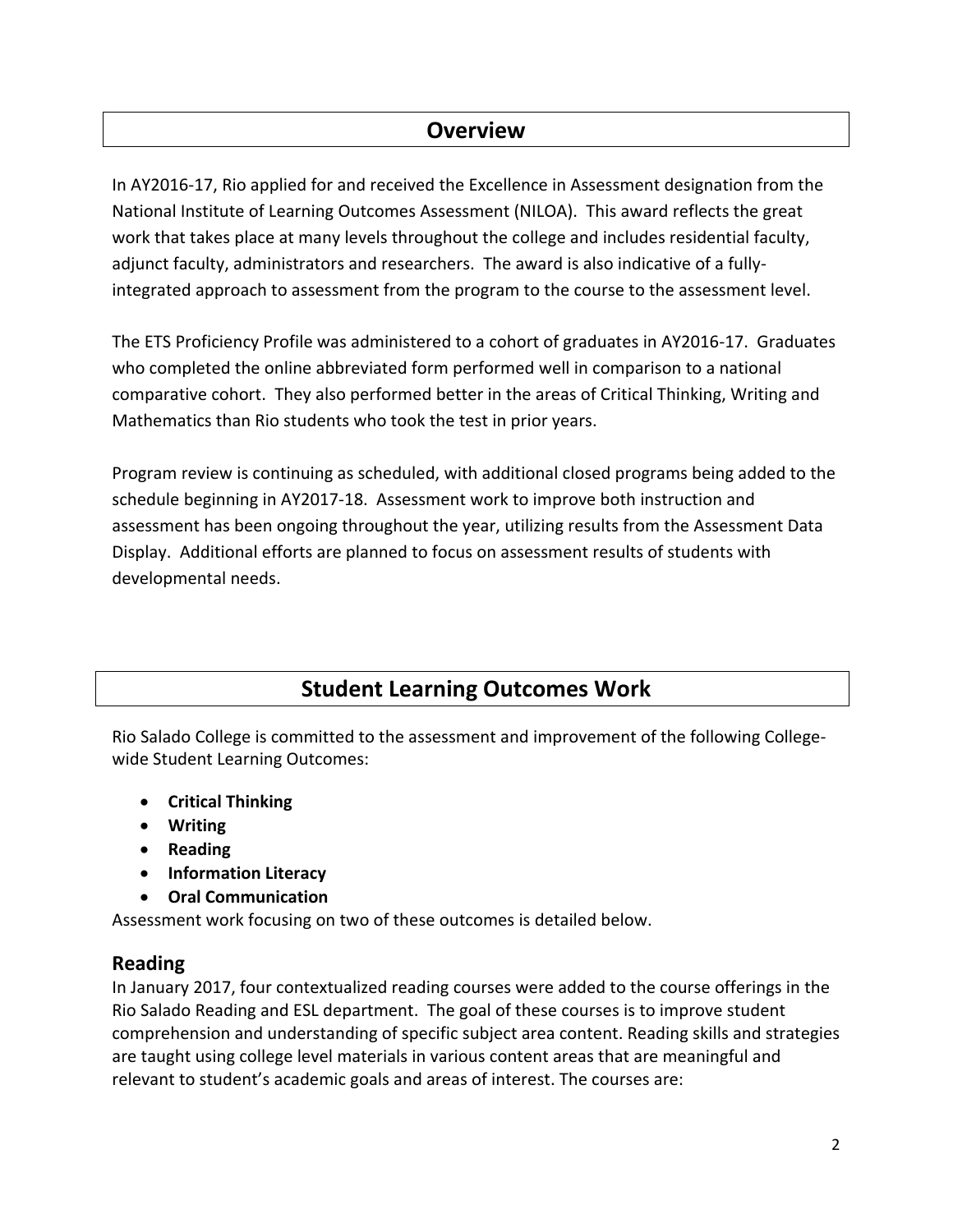#### RDG100-Successful College Reading

RDG111-Succesful College Reading for Cultural or Social Sciences

RDG112-Successful College Reading for Life Sciences, Math, Physical Sciences or Technology

RDG113-Successful College Reading for Communication, Humanities or Behavioral Science

The courses were designed as co-requisites so students can immediately use the reading strategies they are learning in the concurrently enrolled college level course. At Rio, these courses are offered in an 8 week format to allow students to accelerate and move on to college level English and reading. All materials for the courses are OER which allow students to start learning on the first day of the course and provide cost savings for students. As added benefit to students who successfully complete a course, there is full credit on their transcript and the courses are accepted at all three state universities as elective credit.

Beginning in spring 2018, additional efforts related to assessing students with developmental needs will take place. After identifying developmental students, both through placement test results and course-taking behavior, college-wide student learning outcomes will be monitored, with the intent of identifying assessments were developmental students are struggling to meet the outcomes.

#### **Information Literacy**

The Ask a Librarian 24/7 Chat service has long been a convenient way for students to get live, professional library research help at any time, day or night. A study was conducted in 2016-17 to test the impact of using this service on student performance in the area of Information Literacy. Select courses from Glendale Community College, Paradise Valley Community College and Rio Salado College were set up to compare student research papers in two identical sections of the same course in the same modality (i.e., in-person, hybrid, online); one section was required to use Ask a Librarian for help finding sources for an assignment, while the other section was not. Library faculty evaluated anonymized student reference lists and chat transcripts for those required to use the service, employing a normed rubric to score the quality of sources.

For two of the three courses studied, statistically-significant findings indicated that students who used Ask a Librarian were better at selecting a variety of appropriate academic sources relevant to their theses compared with students who did not use Ask a Librarian. Further research on the impact of the Ask a Librarian service is ongoing with participating colleges using CRE101 courses to improve project consistency.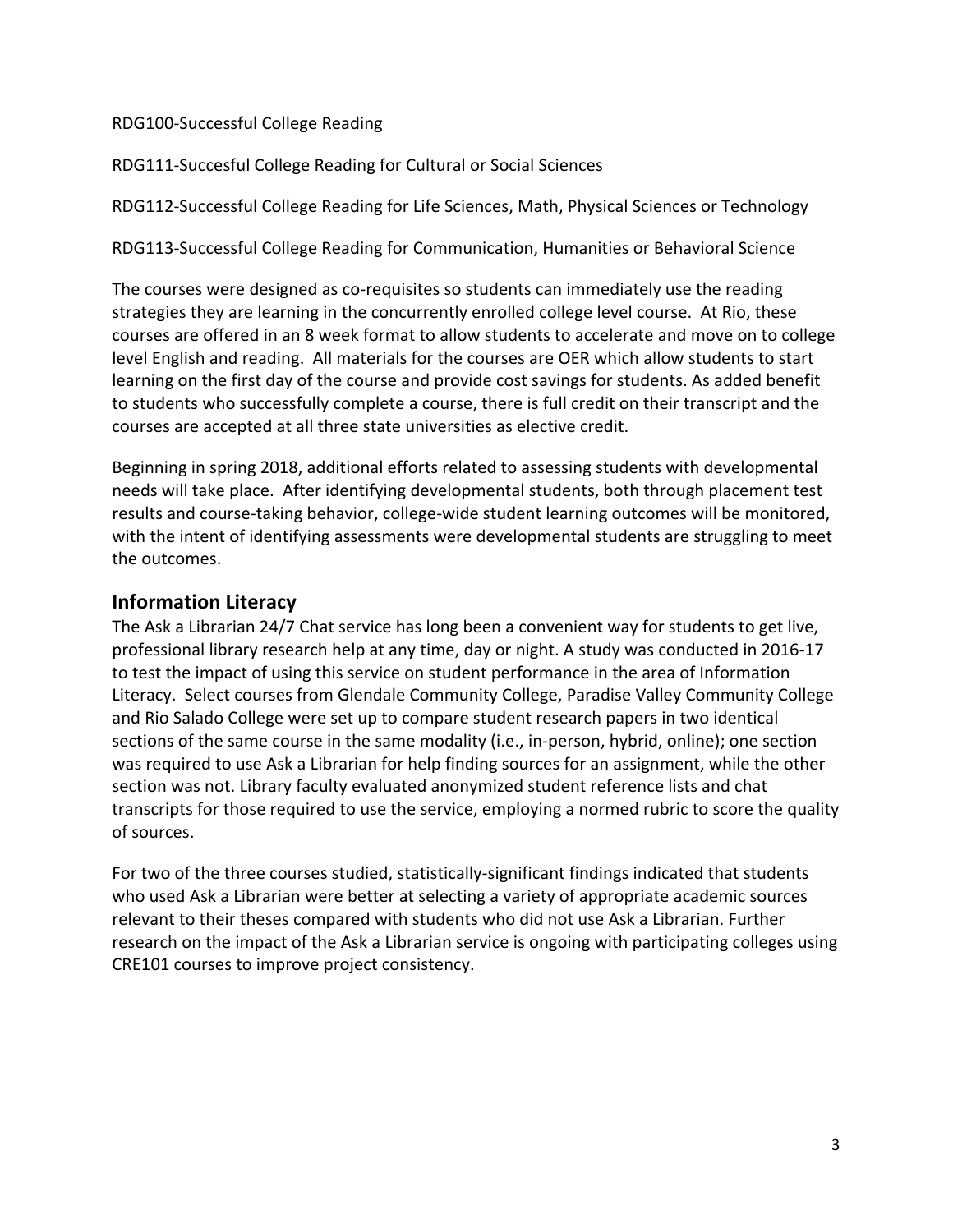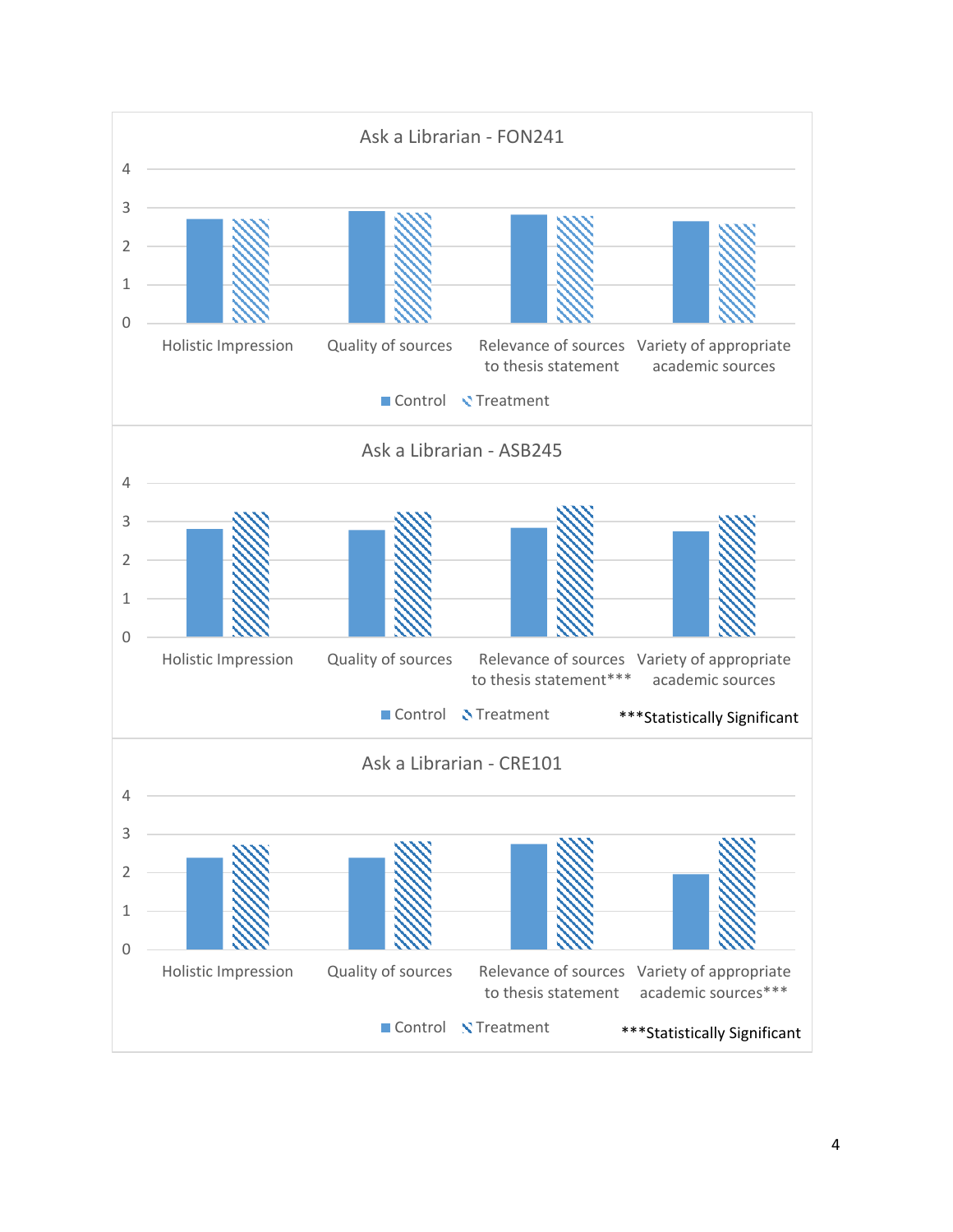### **Excellence in Assessment**

The National Institute of Learning Outcomes Assessment (NILOA) Excellence in Assessment designation is conferred upon colleges and universities that demonstrate the deliberate and systemic institution-wide integration of assessment efforts. Rio Salado College applied for the designation in 2016, the inaugural year, but was unsuccessful. Although Rio has a robust, longstanding tradition of assessing student learning outcomes at the course, program, and institutional level, the focus of the EIA application process is not on the reporting of achievement data. Rather, as was shared in the NILOA reviewer feedback and the Excellence in Assessment presentation at the 2016 HLC Annual Conference, successful EIA applications clearly demonstrate alignment of campus processes and utilization of assessment data.

Consequently, the college application in 2017 better represented how the collaborative assessment practices align with the mission and structure of Rio Salado College, and how assessment data is used to improve student learning across the institution. Of special note is Rio's systematic and intentional integration of adjunct faculty members in assessment work, which was highlighted in the reviewer feedback for both applications. Rio was awarded the designation for successfully integrating assessment practices throughout the college.

To read Rio's full application, go to: [http://www.riosalado.edu/about/teaching](http://www.riosalado.edu/about/teaching-learning/assessment/Documents/2017-EIA-Application-Rio-Salado.pdf)[learning/assessment/Documents/2017-EIA-Application-Rio-Salado.pdf](http://www.riosalado.edu/about/teaching-learning/assessment/Documents/2017-EIA-Application-Rio-Salado.pdf)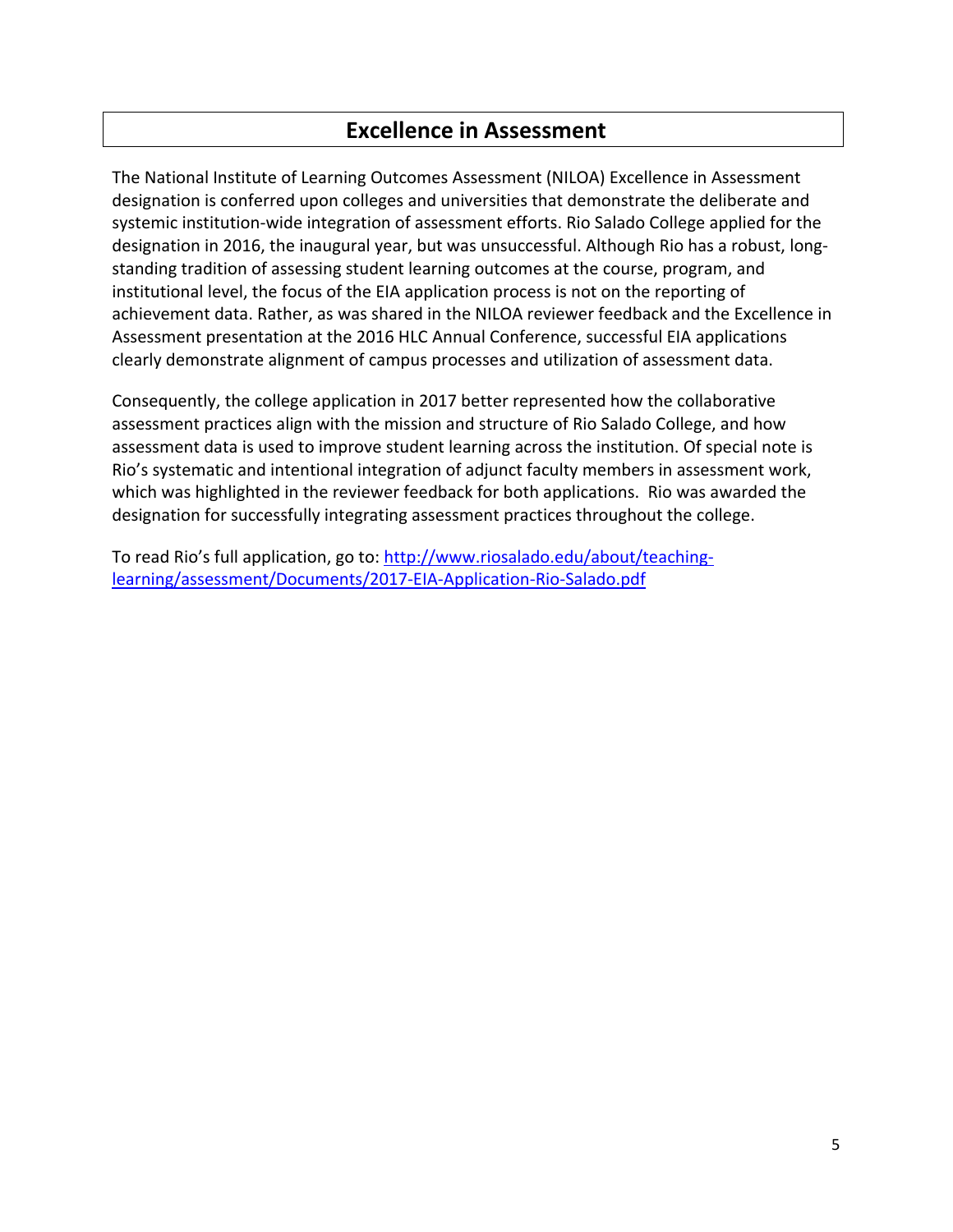# **The ETS (Educational Testing Service) Proficiency Profile**

In assessing institution-level student learning outcomes, Rio Salado College utilizes the ETS Proficiency Profile, a nationally-standardized assessment designed to measure academic competence in the domains of *Critical Thinking*, *Reading*, *Writing* and *Mathematics*. Additionally, the reading and critical thinking domains are aligned with three academic content areas: *Humanities*, *Social Sciences*, and *Natural Sciences*.

Rio Salado College has engaged in ETS assessments for the past eight years. The platform provides the college with an externally-validated assessment of outcomes and allows for comparison analyses to peer institutions across the country. Historically, however, the college has struggled to generate a consistent volume of responses from a representative sample of students.

For 2016-17, only recent Rio graduates were invited to participate and incentivized with a \$25 Amazon gift card. 757 students were invited to take the assessment with 53 completing for a response rate of 7%. The response group was not seen as representative of the larger graduating class as white students, female students, and students under the age of 30 were overrepresented among respondents.

Overall, Rio Salado's total mean score for the 2016-17 ETS administration was 445.4 (out of 500). This represents both an increase from Rio's two most recent ETS administrations in 2014 and 2015, as well as a strong performance against the 2016 ETS comparative cohort of 28 Associate's degree-granting institutions from across the United States:



When analyzing the results more granularly, Rio Salado's 2016-17 ETS respondent cohort generally outperformed comparison groups across all four student learning outcome domains. The exception to this coming from Rio's 2014 cohort, which outperformed this year's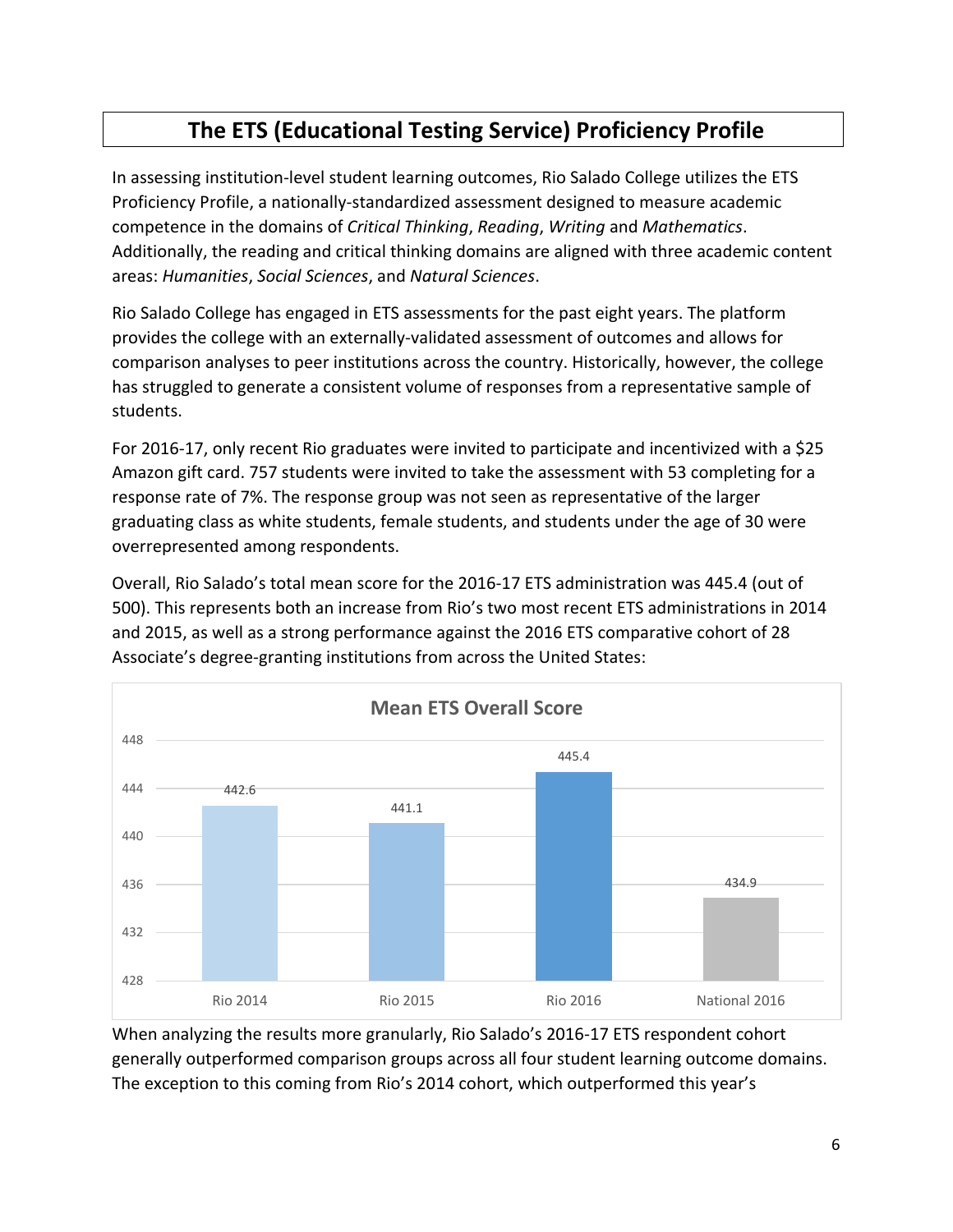

respondents in the *Reading* competency. Further analysis highlights that the 2014 assessment cohort outperformed this year's cohort within the *Humanities* academic content area:

Proficiency classifications and difficulty levels within each of the four learning outcome domains provide further insight into student performance on the ETS. Within the *Reading* competency, the 2016-17 cohort performed well against comparative cohorts at both levels of difficulty. Within *Reading* level 1, however, the total percentage of students occupying the *Marginal* level of proficiency grew higher than expected:



Within the *Mathematics* competency, the 2016-17 cohort again showed strong performance against comparative cohorts at all three levels of difficulty. Within *Mathematics* levels 2 and 3, however, the total proportion of *Marginal* students highlights room for improvement: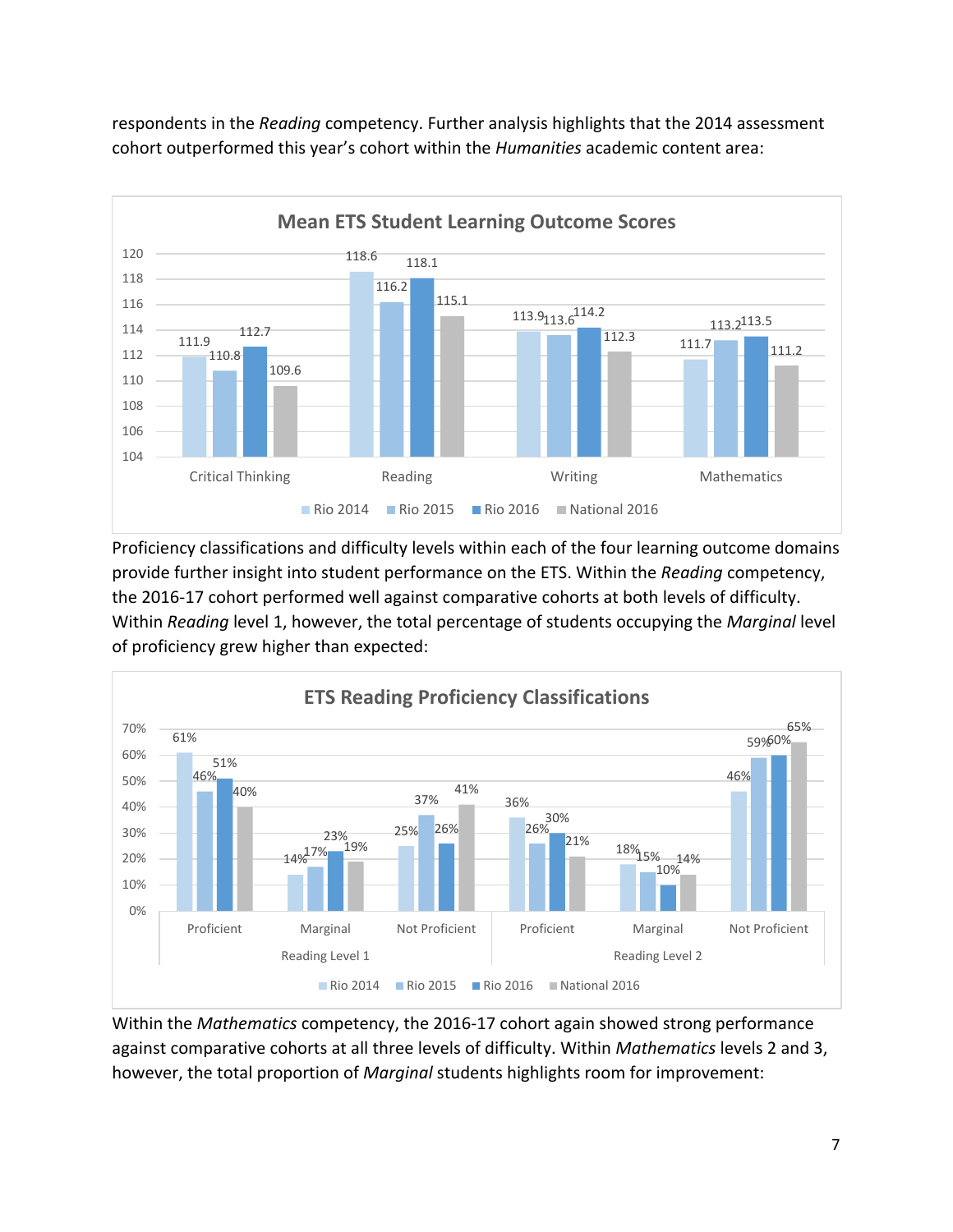

For the 2016-17 Rio ETS cohort, the *Writing* competency exhibited the weakest performance against comparative cohorts. While performance was high within level 1, scores in levels 2 and 3 were down when compared to both last year's Rio cohort as well as the 2016 National comparison group:



In general, results from the 2016-17 Rio Salado ETS administration indicate that this year's test cohort performed well against comparison groups. While these findings tend to illustrate gains in student learning, it must be noted that this year's test group was not determined to be a representative of either the 2016-17 graduating class or the larger student body. Furthermore, subscale analyses indicated that while a larger proportion of students were seen as competent within the various learning domains, a larger share of 2016-17 testers occupied the *Marginal* levels of proficiency thus putting them at a higher risk of testing into the *Not Proficient* level. Future test administrations should focus on increasing the response rate and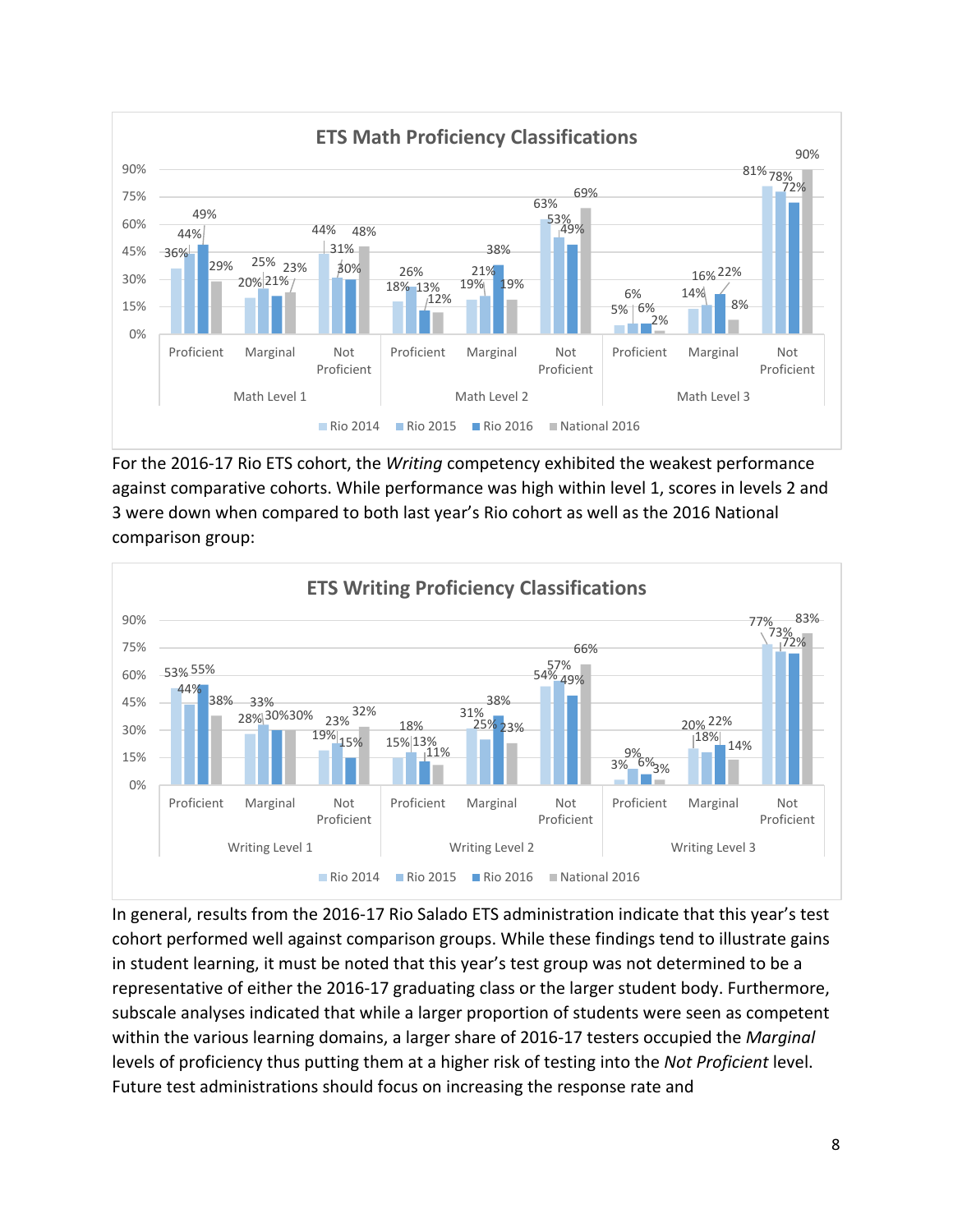representativeness of test groups and/or targeting administrations toward specialty populations such as Dual Enrollment or Adult Basic Education students.

### **Program Review**

Rio Salado College has adopted and implemented a formal Program Review model and process that is systematic, comprehensive, and sustainable. Every review contains the same foundational components, including program goals, student learning outcomes, program resources, and co-curricular outcomes, which are addressed by utilizing a template of questions and data sets. The Program Chair highlights best practices, areas for improvement, and recommendations for future actions. Learning Assessment Team members examine the completed review and provide feedback, which is then submitted to the Vice President of Academic Affairs for final action. Once a review has been completed, an Executive Summary Report is posted to the [Rio Salado Assessment public website.](http://www.riosalado.edu/about/teaching-learning/assessment/Pages/SLO.aspx)

During AY2016-17, reviews were completed for the following programs

- General Education
- Military Leadership
- Addictions and Substance Use Disorders
- Teacher Education Fine Arts Post Baccalaureate

Five additional programs are scheduled to undergo comprehensive review during AY2017-18.

### **RioLOGs**

Rio Learning Outcomes Grants (RioLOGs) provide a mechanism and the resources to support Faculty Chairs in developing student learning outcomes-based initiatives that directly link to assessment data. The instructional initiatives or projects proposed for RioLOG funding require the involvement of adjunct faculty members.

During AY2016-17, contracts totaling \$10,253.52 were paid to adjunct faculty members across various disciplines to support the College's assessment efforts. Notable projects include content and assessment alignment work in online Biology Concepts courses (BIO100), integration of the college-wide Critical Thinking Rubric in online sections of Healthful Living (HES100) and Introduction to Nursing and Health Care Systems (HCR220), and the development of enhanced assessments for co-curricular Honors students in Adobe Photoshop Level II: Advanced Digital Imaging (CIS220DF), Internet/Web Development Level II (CIS233DA), and Corporate Law for the Paralegal (PAR235).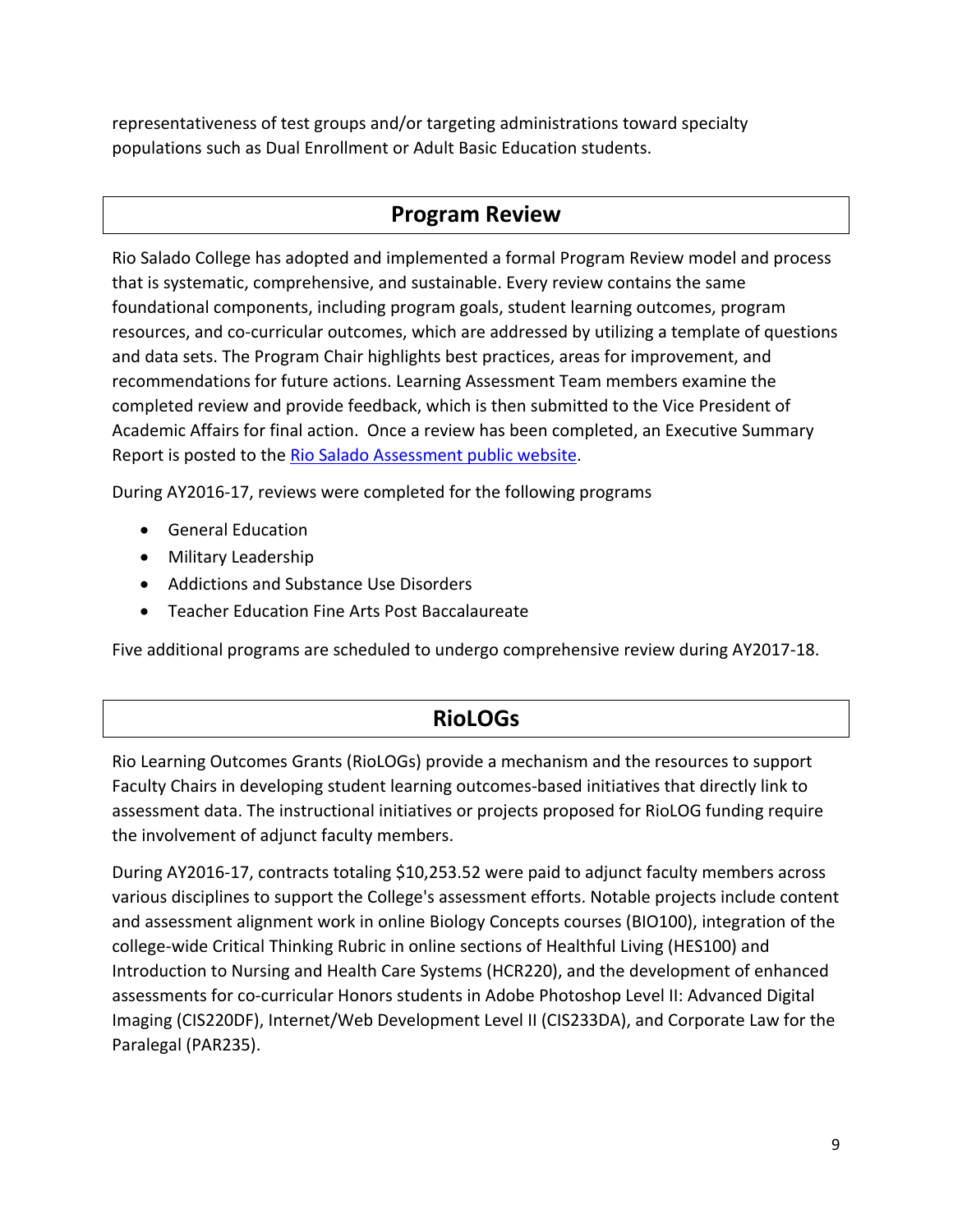# **Significant Accomplishments in Learning Assessment Work, 2016-17**

- Rio was awarded the Excellence in Assessment designation sponsored by the Voluntary System for Accountability (VSA), the National Institute for Learning Outcomes Assessment (NILOA), and the American Association of Colleges and Universities (AAC&U).
- The 17th Annual Assessment and Learning Experience meetings were held on January 26<sup>th</sup> and 28<sup>th</sup>, 2017, with over 540 adjunct faculty members attending.
- The National Institute for Learning Outcomes Assessment (NILOA) published an article by Dr. Angela Felix titled "[A College Where Adjuncts Are Not Just Add-ons"](http://www.learningoutcomeassessment.org/documents/Assessment_in_Practice_Rio_Salado.pdf) which highlights the involvement of Rio adjunct faculty in college-wide assessment activities.
- Thirteen Outstanding Adjunct Faculty were recognized for *Contributions to Assessment of Student Learning* for AY2016-17. The Outstanding Adjunct Faculty Reception was held on October 11, 2017.
- A Rio team attended the Higher Learning Commission Annual Conference in Chicago in April, 2017.
- Over \$10,000 was spent on RioLOG course-level assessment work.
- Four Program Reviews were completed.
- Adjunct faculty completed 169 AFD workshops during AY2016-17.
- Fifty six Rio students participated in the Ask a Librarian assessment project.
- Fifty three Rio graduates participated in the ETS Proficiency Profile in AY2016-17.
- Contextualized reading courses were offered to students placing into developmental reading in Fall 2016.
- A video highlighting Rio's assessment efforts was created and shared at the all-faculty meeting. This video is also available on Rio's public website at <http://www.riosalado.edu/about/teaching-learning/assessment/Pages/SLO.aspx>
- Dr. Angela Felix & Dustin Maroney presented Rio's Student Learning Outcomes Assessment Data Display at the Arizona Assessment Conference in April 2017.
- The Learning Assessment Report was compiled and posted to the Learning Assessment SharePoint and Adjunct Faculty SharePoint sites for access by residential faculty, adjunct faculty, and College employees.
- The Learning Assessment Report will be presented to all adjunct faculty during the January, 2018, Spring All Faculty Assessment and Learning Experience, and posted to the College's Public Website.